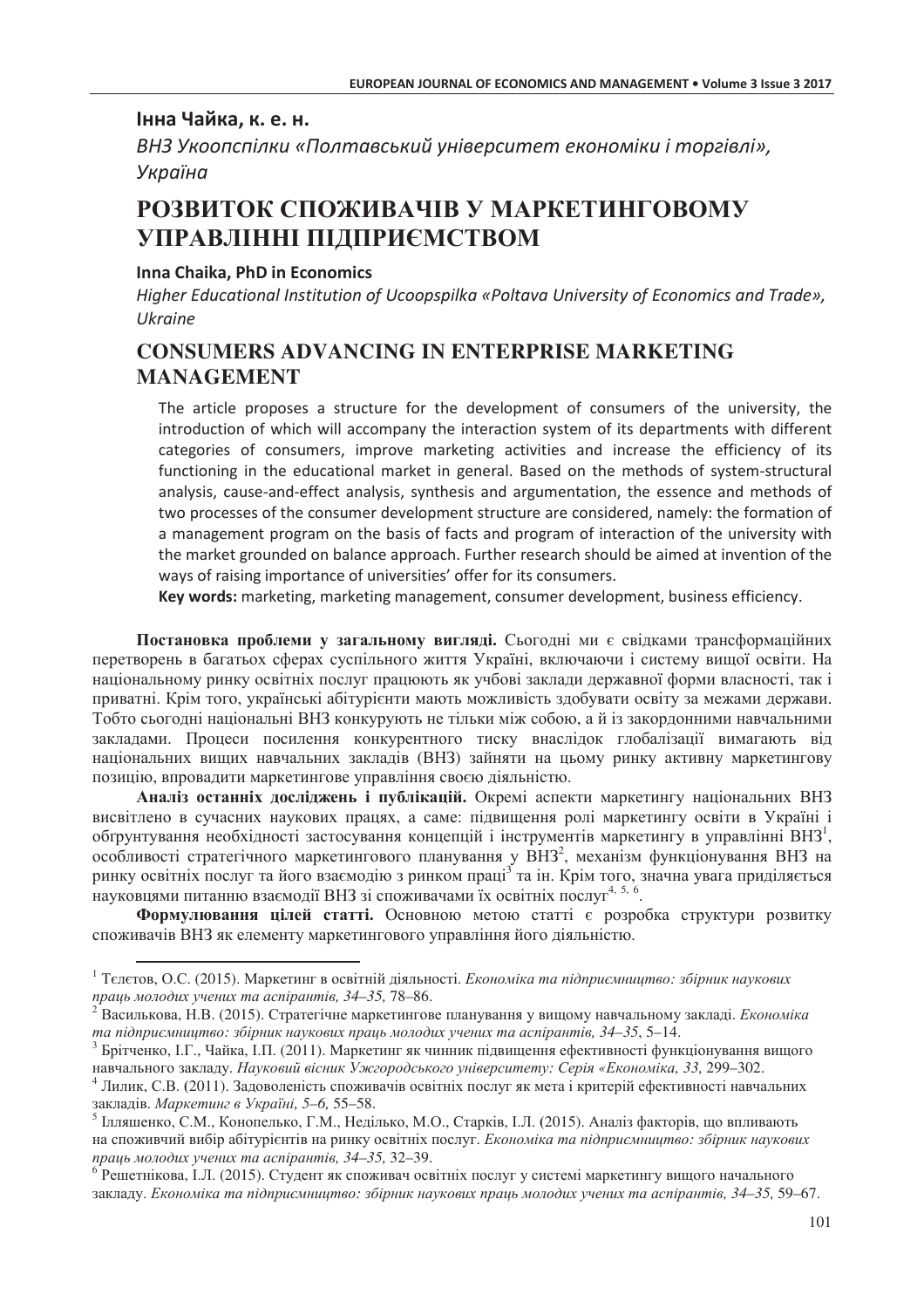Виклад основного матеріалу дослідження. Відповідно до сучасної парадигми маркетингу ми визначаемо маркетингове управління ВНЗ як процес формування і спрямування системної маркетингової взаємодії його функціональних підрозділів щодо залучення, збереження і розвитку споживачів, побудований на принципах холізму (децентралізація управління, відкрите прийняття рішень, реалізація свободи кожного учасника процесу, розвинений інформаційний зв'язок в системі). А процес розвитку споживачів ВНЗ - як діяльність з виявлення позицій споживачів, за якими вишу необхідно досягнути поліпшення взаємодії з останніми у даний момент чи у перспективі, формування системи розвитку взаємин зі споживачами. При цьому головний акцент має бути на врахуванні не поточних, а довготривалих, основоположних потреб споживачів. Високорозвинені взаємини зі споживачами - це такі, які інтегрують споживачів у систему інтересів підприємства. Завдання розвитку споживачів - знаходження точок перетину інтересів споживачів і підприємства, формулювання спільних інтересів і забезпечення їх задоволення. Системна робота з розвитку споживачів - це активна позиція підприємства на ринку, яка здатна значно підвищити їх лояльність і бажання співпрацювати, а також покращити імідж ВНЗ.

Маркетингове управління ВНЗ як підприємством сфери послуг має певну специфіку. Так, робота з розвитку споживачів, з одного боку, вимагає залучення його співробітників, які безпосередньо контактують зі споживачами (у ВНЗ це переважна більшість), до виявлення потреб останніх, розуміння змісту споживчих запитів, вміння виокремити цінну інформацію зі спілкування для вдосконалення роботи з задоволення таких потреб. З іншого боку, робить можливим (на відміну від багатьох підприємств інших сфер діяльності) і необхідним залучення до певних видів робіт самих споживачів, навчання їх самообслуговуванню (встановлення програмного забезпечення для дистанційного доступу студентів до фондів бібліотеки, результатів власної поточної успішності, різноманітної довідкової інформації, розміщення споживачами зауважень до роботи вишу та пропозицій з її вдосконалення тощо). Прагнення сталого розвитку споживачів допоможе вирішити як проблеми сьогодення (підтримка рівня якості послуг, вдосконалення зв'язків з громадськістю, формування іміджу, підвищення лояльності стейкхолдерів і т. ін.), так і залучити більше споживачів у майбутньому, покращити конкурентні позиції ВНЗ на ринку освітніх послуг. Розвиток споживачів вимагає довгострокового планування та постійної розробки і введення інновацій: нових видів послуг, підходів і способів їх надання, навчання співробітників і споживачів.

На нашу думку, структура розвитку споживачів як елемент маркетингового управління ВНЗ, має надати відповіді на три ключові для нього питання, формуючи основні процеси:

- Визначення цінностей і потреб споживачів: як визначити цінності і запити споживачів для подальшої інтеграції їх у сферу інтересів вишу?

- Створення нових споживчих продуктів (послуг) на основі інтеграції потреб споживачів і вишу: як найбільш результативно пропонувати нові продукти споживачам?

- Розробка, впровадження і постійне вдосконалення дорожніх карт процесів надання послуг споживачам: як вдосконалювати процеси й максимізувати ефективність від впровадження нових пролуктів?



У вілповілності до визначених процесів пропонуємо таку структуру розвитку споживачів  $(pnc. 1)$ :

Рис. 1. Структура розвитку споживачів підприємства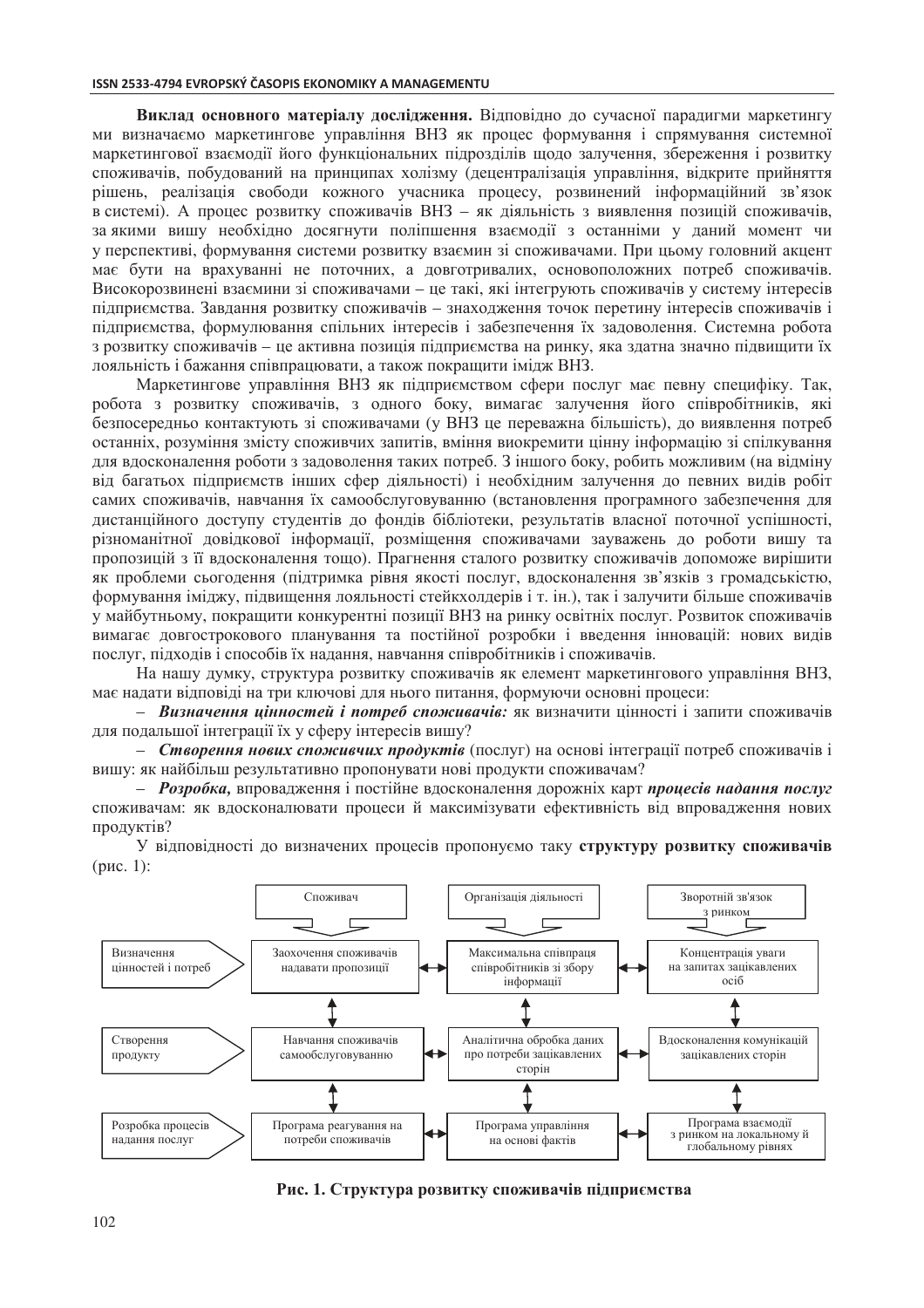Кожен із перелічених процесів має відбуватися з урахуванням трьох основних напрямів споживач, організація, зворотній зв'язок з ринком і передбачає системну роботу з реальними і потенційними споживачами, власними співробітниками і підрозділами, ринком одночасно на локальному і глобальному рівнях. Розвиток споживачів вимагає визнання цінності для підприємства споживачів, персоналу, інтелектуального капіталу. Усі процеси в структурі розвитку споживачів тісно пов'язані між собою, впливають олин на олного, з їх взаємолії наролжується нова якість.

Визначення цінностей і потреб споживачів спирається на дослідження усвідомлюваних і неусвідомлюваних потреб споживачів, які можуть бути з боку споживачів заявленими і незаявленими, дійсними, таємними, або потребами у захопленні та визнанні. Розмаїття видів потреб викликає необхідність заохочувати споживачів висловлювати свою точку зору і надавати пропозиції, а також вимагає від вишу детального опрацювання різноманітних варіантів їх задоволення. Організація діяльності зі збору відповідної інформації передбачає залучення на принципах демократії та ініціативи всіх співробітників, які безпосередньо спілкуються зі споживачами різних категорій (студенти, їх родини, представники бізнесу, суспільства. держави) за природою своїх виробничих обов'язків. Це допоможе сконцентрувати увагу на категоріях споживачів освітніх послуг, які можуть стати партнерами ВНЗ та взяти участь у створенні нових цінностей.

Створення нових споживчих продуктів спирається на результати, отримані на попередньому рівні і вимагає аналітичної обробки отриманих даних, розробку продуктів з урахуванням можливості часткового самообслуговування споживачів та забезпечення інформаційного обміну всіх ланок структури, її інтерактивності.

На третьому рівні розробляються процеси надання послуг споживачам, які у перспективі трансформуються у програми відповідно до основних напрямів структури розвитку споживачів (споживач, організація, зворотній зв'язок з ринком), а саме у програму реагування на потреби споживачів, програму управління на основі фактів і програму взаємодії з ринком одночасно на локальному і глобальному рівнях. Зазначені програми є результатом переорієнтування внутрішніх ресурсів підприємства на формування ділових партнерських стосунків з усіма зацікавленими сторонами - стейкхолдерами.

У розробці програм мають приймати участь лідери ВНЗ, керівники і співробітники структурних підрозділів, які мають безпосередній стосунок до співпраці з роботодавцями (відділи зв'язків з виробництвом, деканати, випускові кафедри та ін.). Дуже важливим є руйнування бар'єрів між цими підрозділами, які спричиняють дублювання одних функцій і втрачання уваги до інших, що суттєво заважає отриманню належної якості процедур і знижує рівень задоволеності споживачів.

Сутність і методику розробки програми реагування на потреби споживачів ВНЗ розглянуто нами у попередніх роботах і опубліковано<sup>1,2</sup>. У цій праці зупинимось більш детально на процесі формування програми управління на основі фактів та програми взаємодії з ринком, запропонованих у структурі розвитку споживачів (рис. 1). Перша з них спитається на системний збір і аналіз даних про потреби споживачів і ринкові процеси, вимагає створення і постійного оновлення інформаційної бази даних. Інформаційна база необхідна для розуміння механізмів роботи підприємства, змін, що відбуваються. Тільки завдяки розширенню використання дослідницьких технологій, формуванню маркетингової інформаційної системи можливо зрозуміти ринок, оцінити відповідність послуг, що пропонуються, його вимогам, отримати достатньо об'єктивної інформації, на основі якої здійснюється подальше маркетингове планування діяльності вишу. Одночасно необхідно враховувати, що результати маркетингових досліджень, як правило, відбивають думку «середньостатистичного» споживача, що призводить до узагальнення, спрощення реальної ситуації. Підвищити релевантність досліджень можна за допомогою застосування методики «Техніка критичного інциденту», розвинутої Джоном Фланаганом у 50-х роках XX століття на базі

<sup>&</sup>lt;sup>1</sup> Чайка, І.П. (2016). Реагування на потреби споживачів на підприємстві. Модернізація економіки в умовах зростання суспільної свідомості: людино розмірність, духовність, партнерство, кооперація. Матеріали I Всеукраїнської науково-практичної інтернет-конференції. Полтава, 202-205.

<sup>&</sup>lt;sup>2</sup> Чайка, І.П. (2016). Система реагування на потреби споживачів на підприємстві. 150 років споживчій кооперації України: оцінюючи минуле, визначаємо майбутнє: матеріали Міжнародної науково-практичної конференції присвяченої 150-річчю утворення першого споживчого товариства в Україні та 200-річчю від часу заснування Львівського торговельно-економічного університету. Львів, 218-220.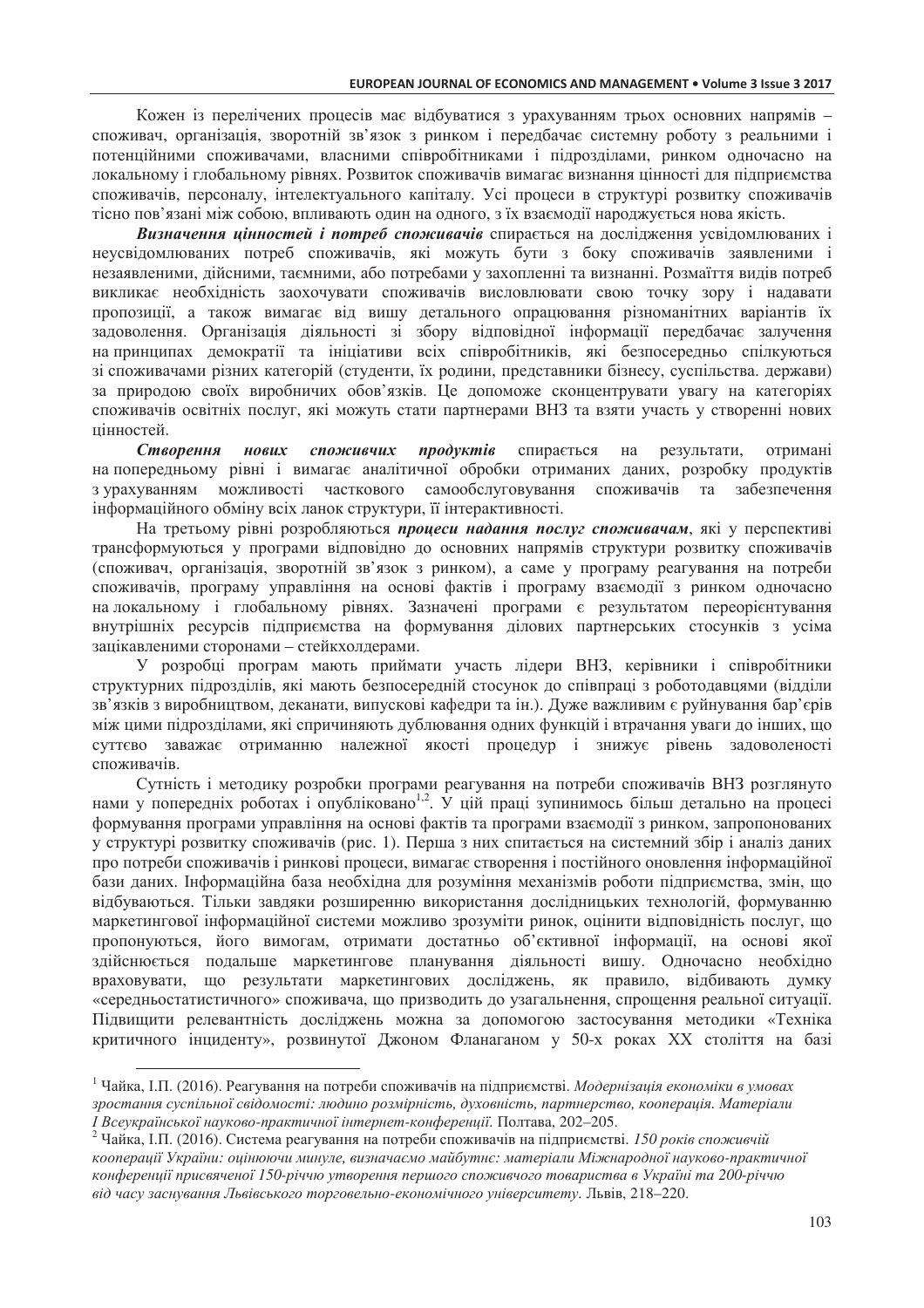досліджень в області психології для Військово-повітряних сил США<sup>1</sup>. Дж. Фланаган разом з колегами адаптував методику для застосування на цивільних підприємствах у дев'яти напрямах, серед яких: вимірювання типового виконання (критерії), вимірювання кваліфікації (стандартні зразки), навчання, мотивація і лідерство (стосунки). Відповідно до методики маркетологи ВНЗ розробляють набір процедур для збору прикладів найкращого і найгіршого випадку (критичних інцилентів), що вілбувся із певною особою піл час співпраці або комунікації з вищем. Аналіз інцидентів дозволить краще зрозуміти потреби споживачів і виявити проблемні моменти у співпраці з ними. У підсумку, спираючись на інформацію про успіхи і провали, зафіксовані в значній кількості випадків співпраці, розробляється «критична вимога» до того чи іншого процесу.

Наприклад, ВНЗ цікавить питання сприйняття викладачами, студентами та їх майбутніми роботодавцями рівня співпраці в підготовці кваліфікованих спеціалістів. Проводиться опитування кожної категорії осіб. Відповідно до визначеного напряму розробляються питання, в якості відповіді на які опитуваним пропонується пригадати і розповісти про найкращий та найгірший отриманий досвід. Досвід, що описується, може бути удачею або помилкою як інших сторін, що беруть участь в опитуванні, так і власною. Адаптуючи методику критичного інциденту до потреб ВНЗ і його споживачів, наведемо варіант набору питань в рамках єдиного завдання - визначення рівня співпраці сторін: викладачів, студентів і роботодавців (табл. 1).

Таблиня 1

|       | Висока ефективність (норма<br>або незначне відхилення від норми)                                 | Низька ефективність<br>(велике відхилення від норми)                                             |
|-------|--------------------------------------------------------------------------------------------------|--------------------------------------------------------------------------------------------------|
| гання | Опишіть приклад найкращої взаємодії<br>в організації виробничої практики                         | Опишіть приклад найгіршої взаємодії в організації<br>виробничої практики                         |
|       | Опишіть приклад найкращої взаємодії під час<br>проходження виробничої практики                   | Опишіть приклад найгіршої взаємодії під час<br>проходження виробничої практики                   |
|       | Опишіть приклад найкращої взаємодії<br>з оформлення і захисту результатів виробничої<br>практики | Опишіть приклад найгіршої взаємодії<br>з оформлення і захисту результатів виробничої<br>практики |

### Визначення рівня співпраці ВНЗ, підприємства і студентів з організації і проведення виробничої практики

Важливим для методики «Техніка критичного інциденту» є розробка простих питань, залучення кваліфікованих спеціалістів до опитування і аналізу даних, а також узгодження результатів опитування з метою конкретної діяльності ВНЗ у сфері, яка досліджувалась. Всі інциденти мають бути розділені на основні аспекти співпраці. Пропонуємо такі: (а) рівень теоретичної підготовки і (б) практичних навичок (студенти описують рівень підготовки викладача, викладачі і роботодавці студента), (в) рівень комунікацій і (г) прийняття професійної і (д) особистої відповідальності (кожна категорія осіб описує за цими параметрами дві інші). Під час опитування (анкетного або співбесіди) його учасникам пропонується відповісти на сформульовані питання (табл.) відповідно до п'яти основних аспектів співпраці (а - д). За результатами аналізу відповідей складається список відповідних (ефективних) і невідповідних (неефективних) реакцій кожної зі сторін під час співпраці для їх подальшого вивчення і вдосконалення взаємодії шляхом розробки критеріїв, стандартів, еталонів. Таким чином, завдяки критичному методу інциденту за допомогою гнучких процедур, які можуть бути адаптовані до різноманітних завдань, маркетологами збираються важливі якісні характеристики процесів, надані безпосередньо їх учасниками.

Остання програма, запропонована в структурі розвитку споживачів підприємства - програма взаємодії з ринком одночасно на локальному і глобальному рівнях. Розглядаючи основні концепції, тенденції та завдання маркетингу, Ф. Котлер і К.Л. Келлер зазначають: «Фірми комбіновано використовують централізацію і децентралізацію, досягаючи балансу між адаптацією до локальних умов і глобальною стандартизацією» і застосовують для визначення цього явища слово-оксюморон «глокальність»<sup>2</sup>. Такий підхід є актуальним для ВНЗ України. Англійський соціолог Рональд

<sup>&</sup>lt;sup>1</sup> Flanagan, J. (1954). The Critical Incident Technique. *Psychological Bulletin, Vol.* 54, 4, 327-358.

<sup>&</sup>lt;sup>2</sup> Котлер, Ф., Келлер, К.Л. (2007). Маркетинг менеджмент. Экспресс-курс. Санкт-Петербург: Питер, 816.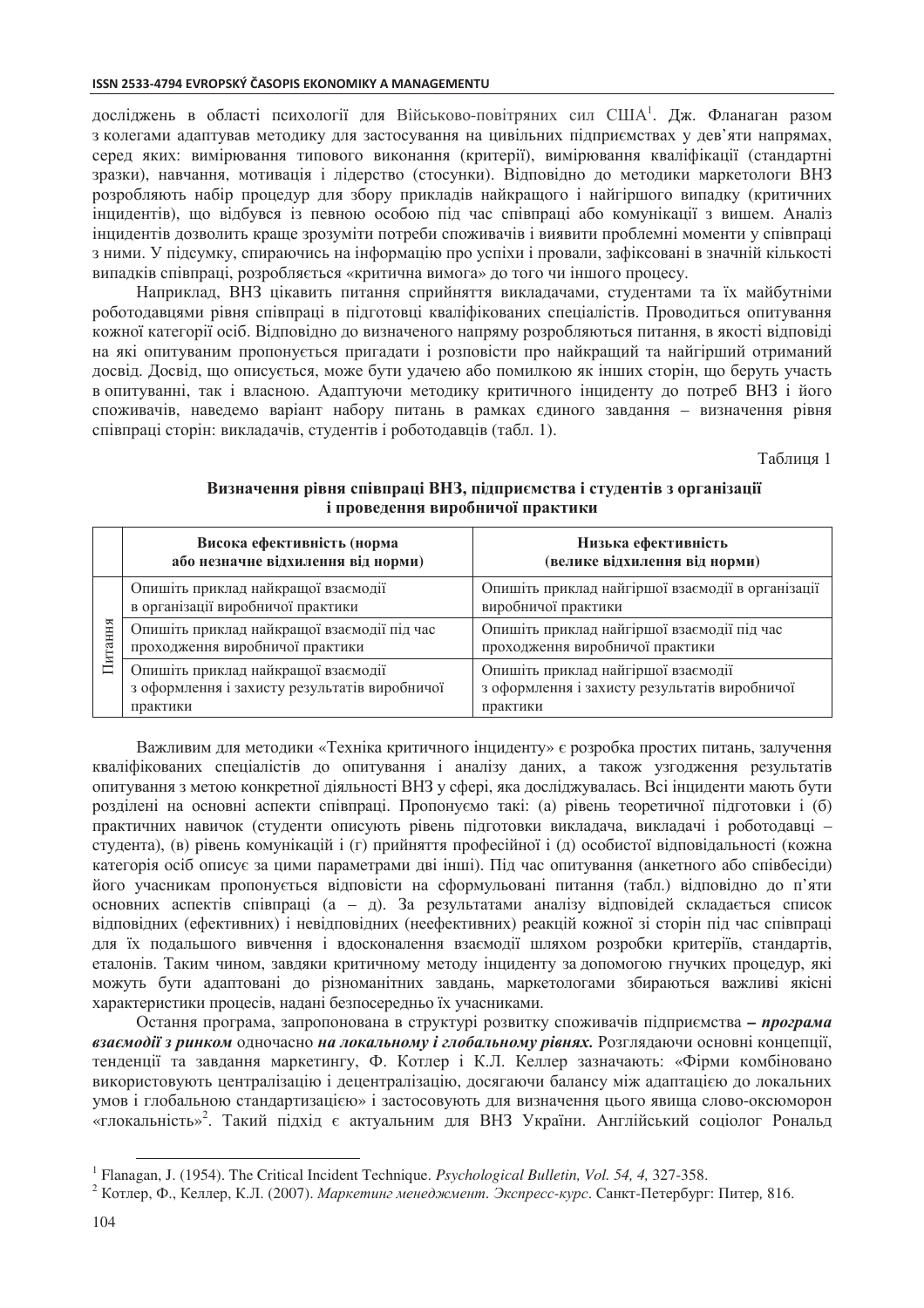Робертсон, досліджуючи феномен глокальності, характеризує глобалізацію як процес, що визначається серією різнорідних змін, об'єднаних логікою перетворення світу в «єдине місце», і зазначає взаємне доповнення та взаємопроникнення одна в одну локальних і глобальних тенденцій. Це, на нашу думку, обумовлює об'єднання окремих освітніх процесів, що відбуваються в різних точках світу, в єдиний процес соціальної взаємодії. Тому для попередження «конфлікту» між локальною освітньою тралицією і універсальними світовими тенленціями національному ВНЗ потрібен баланс між завланнями, які вирішуються на місцевому рівні та міжнародними освітніми трендами шляхом імплементації глобальних принципів і стандартів у свою діяльність (рис. 2).



Рис. 2. Балансовий підхід до побудови програми взаємодії ВНЗ з ринком

У сучасній спеціальній літературі поряд з терміном «глокальність» зустрічається термін «глокальний маркетинг», який визначається як «технологія міжнародного бізнесу, що функціонує в умовах глокалізації та сповідує філософію глобального маркетингу» і застосовується для «освоєння світового ринку»<sup>2</sup>. В цілому погоджуючись із такою трактовкою, хочемо наголосити на тому, що глокальність впливає на маркетингову та інші види діяльності не тільки підприємств, що працюють на закордонних ринках. Робота на внутрішньому ринку також зазнає впливу глокальності і потребує стандартизації процесів відповідно до глобальних вимог з одночасним врахуванням локальних особливостей. У протилежному випадку підприємство втрачає конкурентну привабливість і для національного споживача.

Національні ВНЗ в останні роки відчувають скорочення внутрішнього ринку через погіршення демографічної ситуації та виїзд потенційних студентів на навчання в інші країни. Одночасно в Україну на навчання приїздять іноземні студенти. Тобто, існують передумови для впровадження вишами глокального маркетингу, що вимагає розробки програм взаємодії з ринком одночасно на локальному і глобальному рівнях. Основою таких програм мають бути заходи з розвитку співпраці з світовими академічними спільнотами, зокрема, щодо мобільності викладачів та студентів, налагодження тісного співробітництва з інституціями, що опікуються питаннями якості вищої освіти, а також максимальне наближення змісту вищої освіти до вимог роботодавців (як на внутрішньому, так і закордонних ринках) шляхом формування відповідних переліків спеціальностей, погодження освітніх стандартів та т. ін.

Висновки. У статті запропоновано авторське бачення процесу розвитку споживачів підприємства як діяльності з виявлення позицій споживачів, за якими підприємству необхідно досягнути поліпшення взаємодії з останніми у даний момент чи у перспективі, формування системи

<sup>&</sup>lt;sup>1</sup> Featherstone, M., Lash, S., Robertson, R. (1995). Global Modernities. SAGE Publication, 306.

<sup>&</sup>lt;sup>2</sup> Розова, Н.К. (2014). К вопросу об императивности глокального маркетинга. Научный журнал «Фундаментальные исследования»: экономические науки. Москва: Издательский Дом «Академия Естествознания», 12, 2429-2433.